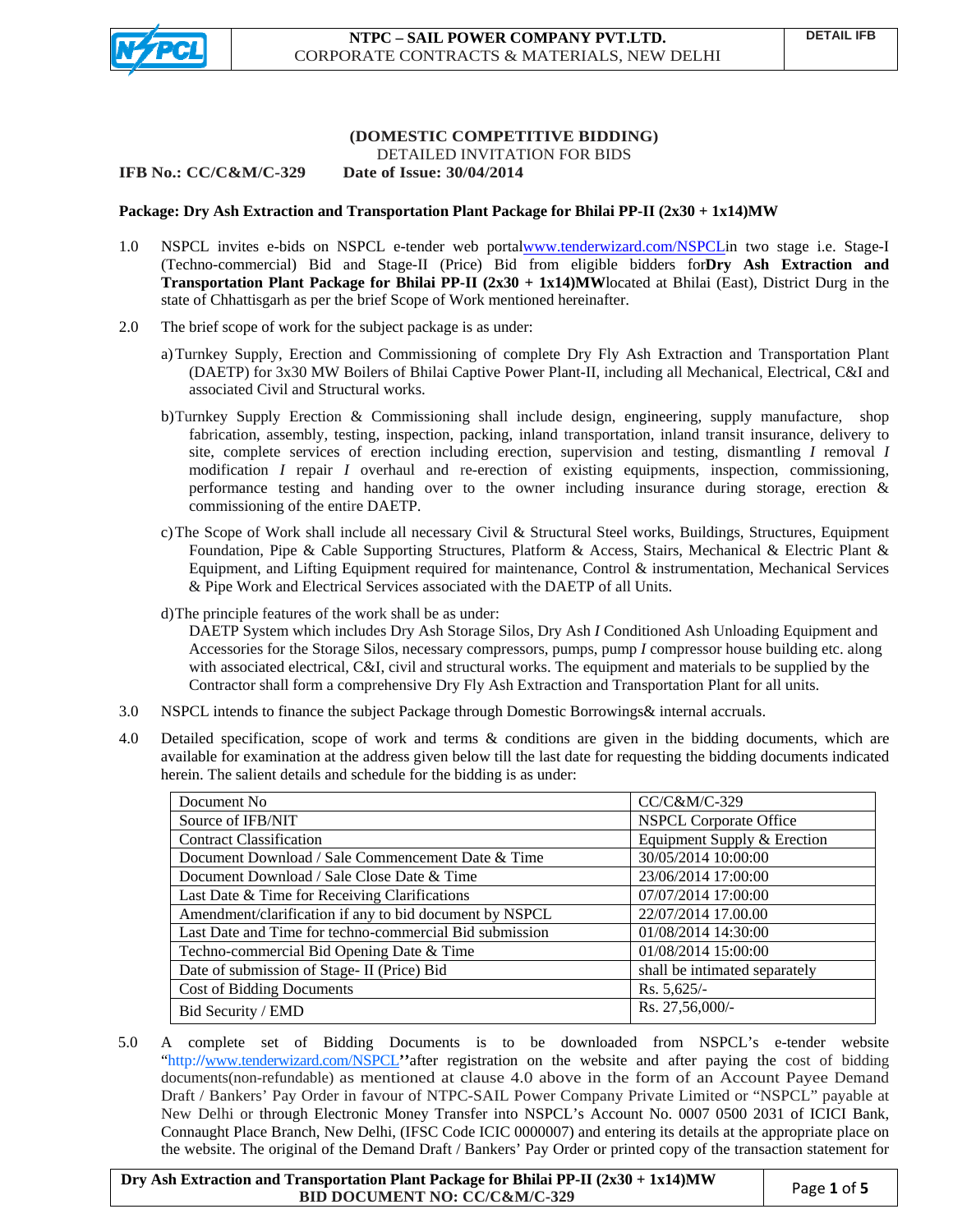

the Electronic Money Transfer is to be submitted in original at the address indicated below.

- 5.1 Only the downloaded documents are to be used for bidding purposes. Bids shall be submitted and opened at the address given below in the presence of Bidder's representatives who choose to attend.
- 5.2 All bids must be accompanied by Bid Security for an amount of **INR 27,56,000/- (Indian Rupees Twenty Seven Lakh Fifty Six Thousand only)**in the form as stipulated in the Bidding Documents.

*BIDS FOR WHICH ACCEPTABLE BID SECURITY AND COST OF BIDDING DOCUMENTS IN A SEPARATE SEALED ENVELOPE IS NOT RECEIVED PHYSICALLY AT THE ADDRESS INDICATED BELOW SHALL BE REJECTED BY THE EMPLOYER AS BEING NON-RESPONSIVE AND RETURNED TO THE BIDDERS WITHOUT BEING OPENED.* 

- 5.3 The Bidder may examine the bidding documents and may request for any modification or clarification or suggestions or deviation to the bidding documents prior to the specified last date for clarifications. The bidders are required to send his request to NSPCL at emails [rajendra010614@gmail.com](mailto:rajendra010614@gmail.com) and [ahirwar.rp@gmail.com](mailto:ahirwar.rp@gmail.com)for any modification or clarification or suggestions through email only on or before the specified last date for the same.
- 5.4 Subsequent to last date for receipt of clarifications, NSPCL shall internally review the clarifications/ suggestions/deviations of the bidders and transmit the response (without identifying the source of query) to all prospective Bidders who have received the bidding documents. The response shall be sent through amendments/ clarifications to the bidding documents through email. While making his Techno-Commercial Bid & Price Bid; the bidder shall take into consideration all terms, conditions and specifications of the Bidding Documents, the amendment(s)/ clarification(s)/ addenda/errata (if any) issued by NSPCL prior to opening of Techno-Commercial Bids.
- 5.5 In case any modification (s) or clarification (s) or suggestion (s) of the bidders is / are not accepted in the said amendments/ clarifications made to the bidding documents; the bidders shall suitably take in to account the implication of such modification or clarification or suggestions by the bidder into their bid prices, if any, and submit their bid without any further modification or clarification or suggestions or deviation.
- 5.6 All corrigendum/ Modification/Updates for this IFB will only be published o[nwww.nspcl.co.in](http://www.nspcl.co.in/) and [www.tenderwizard.com/NSPCL](http://www.tenderwizard.com/NSPCL)websites. Bidders are requested to visit these websites frequently to update themselves.
- 5.7 During the submission of Techno-Commercial Bid, Bidders shall be required to furnish a 'No Deviation Certificate' confirming full compliance to the terms, conditions and Technical Specifications of Bidding Documents and Amendment(s)/ Clarification(s) (if any), failing which bids shall be rejected and will not be opened.

# 6.0 **Qualifying Requirements for Bidders (QR):**

- 6.1.0 In addition to the requirements stipulated in Section ITB (Instruction to Bidder), the following shall also apply:
- 6.1.1 The bidder should be a supplier of ash handling systems and should have executed ash handling systems involving design, engineering, manufacture, supply, erection and commissioning of:
	- a) Pneumatic fly ash handling system for conveying fly ash from ESPs of single pulverized coal fired boiler unit by Pressure conveying system designed for not less than 30 TPH conveying capacity.

OR

b) Pneumatic fly ash transportation system for transporting fly ash from pulverized coal fired boiler unit by pressure conveying system having capacity not less than 30 TPH for a conveying distance of not less than200 mtr. including fly ash storage silos.

 Each of the systems mentioned above should have been in successful operation in at least two (2) plants for at least two (2) years prior to the date of Techno-commercial bid opening.

- 6.1.2 Bidder who is a supplier of ash handling systems but does not meet the requirements under clause 6.1.1 can also participate provided it has executed at least the following systems of ash handling plant involving design, engineering, manufacture, supply, erection and commissioning:
	- a) Bottom ash handling system comprising either a jet pump system in conjunction with water impounded Bottom Ash Hopper or submerged scraper chain conveyor system or dry bottom ash system.
	- b) Fly Ash Handling System for conveying fly ash from ESPs in dry form (involving pneumatic conveying systems of vacuum or pressure type) or in wet (slurry) form.

The systems mentioned at clause 6.1.2 (a) and clause 6.1.2 (b) above should have been in successful operation in at least two (2) plants for at least two (2) years prior to date of Techno-Commercial bid opening and should have been installed for pulverizedcoal fired boiler units generating not less than 12 TPH of ash per boiler.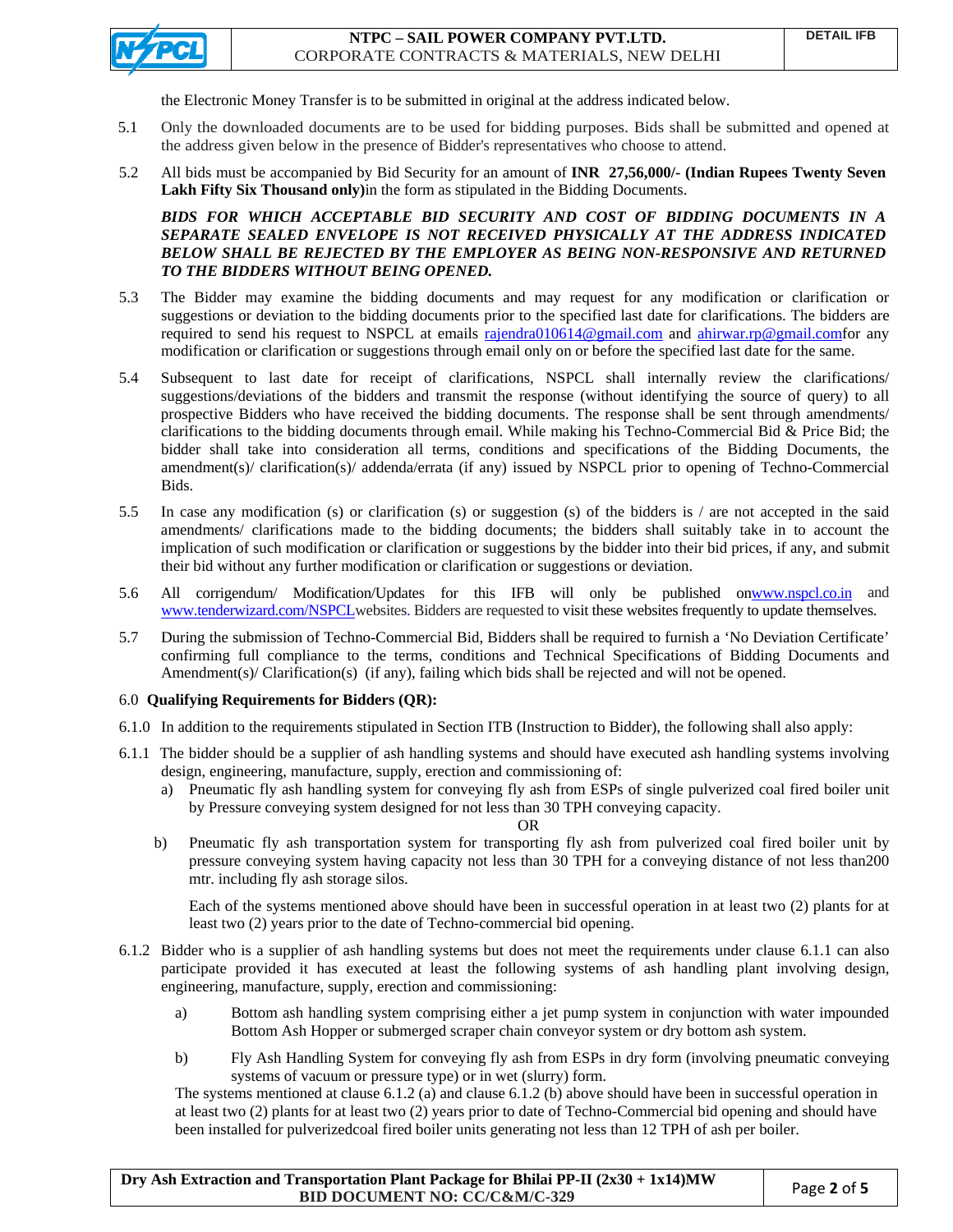

### **AND**

Collaborates / Associates with a party who meets the requirement under clause 6.1.1 above which the Bidder itself is not able to meet.

6.1.3 The activity of design and engineering under clause 6.1.1 should have been carried out by the Bidder and not through any external design agency / agencies.

For design and engineering activity referred under clause 6.1.2 the activity should have been carried out by either the Bidder or through design agency / agencies having experience for reference systems. In case of collaborator / associate, the activity of design and engineering for the reference systems should have been carried out by him.

6.1.4 Bidder seeking qualification through clause 6.1.2 shall furnish undertaking jointly executed by it and its Collaborator /Associate for the successful performance of the relevant system(s) of the contract, as per Employer's format enclosed in the bidding documents. The Deed of Joint Undertaking shall be submitted along with the Techno-Commercial bid, failing which the Bidder shall be disqualified and its bid shall be rejected. Further, in case of award, each of Bidder's Collaborator / Associate shall be required to furnish an on demand bank guarantee as per the format enclosed with the bidding documents for a value equal to 1% (one percent) of the total contract price in addition to the contract performance security to be furnished by the Bidder.

### 6.2.0 **Financial Criteria of Bidder:**

- 6.2.1 The average annual turnover of the Bidder, in the preceding three (3) financial years as on the date of Techno-Commercial bid opening, should not be less than **Rs. 1017 lakh(Indian Rupees One Thousand Seventeen Lakh only)**
- 6.2.2 The Net Worth of the Bidder as on the last day of the preceding financial year shall not be less than 25% (twenty five percent) of its paid-up share capital.
- 6.2.3 In case the Bidder is not able to furnish its audited financial statements on standalone entity basis, the unaudited unconsolidated financial statements of the Bidder can be considered acceptable provided the Bidder further furnishes the following documents for substantiation of its qualification:
	- (i) Copies of the unaudited unconsolidated financial statements of the Bidder along with copies of the audited consolidated financial statements of the Holding Company.
	- (ii) A Certificate from the CEO / CFO of the Holding Company, as per the format enclosed with the bidding documents, stating that the unaudited unconsolidated financial statements form part of the consolidated financial statements of the Holding Company.

In case where audited results for the preceding financial year are not available, certification of financial statements from a practicing Chartered Accountant shall also be considered acceptable.

- 6.2.4 In case a Bidder does not satisfy the financial criteria, stipulated at clause 6.2.1 and / or clause 6.2.2 above on its own, its Holding Company would be required to meet the stipulated turnover requirements at clause 6.2.1 above, provided that the net worth of such holding company as on the last day of the preceding financial year is at least equal to or more than the paid-up share capital of the Holding Company. In such an event, the Bidder would be required to furnish along with its Techno-Commercial bid, a Letter of Undertaking from it Holding Company, supported by Board Resolution of the Holding Company, as per the format enclosed in the bidding documents, pledging unconditional and irrevocable financial support for the execution of the Contract by the Bidder in case of award.
- 6.2.5 The unutilized line of credit for fund based and non-fund based limits with cash and bank balances including fixed deposits of the Bidder as on a date not earlier than 15 days prior to the date of Techno-Commercial bid opening, duly certified by its Bankers should not be less than **Rs 606 lakh (Indian Rupees Six hundred six lakh only)**. In case certificates from more than one bank are submitted, the certified unutilized limits should be of the same date from all such banks.
- 6.2.6 Where another Company of the group acting as the Treasury Centre is responsible for Treasury Management of the Bidder having combined credit / guarantee limit for the whole group, the Bidder would be required to provide a Banker's certificate regarding the unutilized line of credit for fund based and non-fund based limits together with cash and bank balances including fixed deposits available to such Treasury Centre. Further, Treasury Centre shall certify that out of the aforesaid limits certified by its bankers', the Bidder shall have access to the line of credit of a level not less than the specified amount at clause 6.2.5 above. In proof of this, the Bidder would be required to furnish along with its Techno-Commercial bid, a Letter of Undertaking from the Treasury Centre, supported by a Resolution passed by the Board of Directors of the Holding Company, as per the format enclosed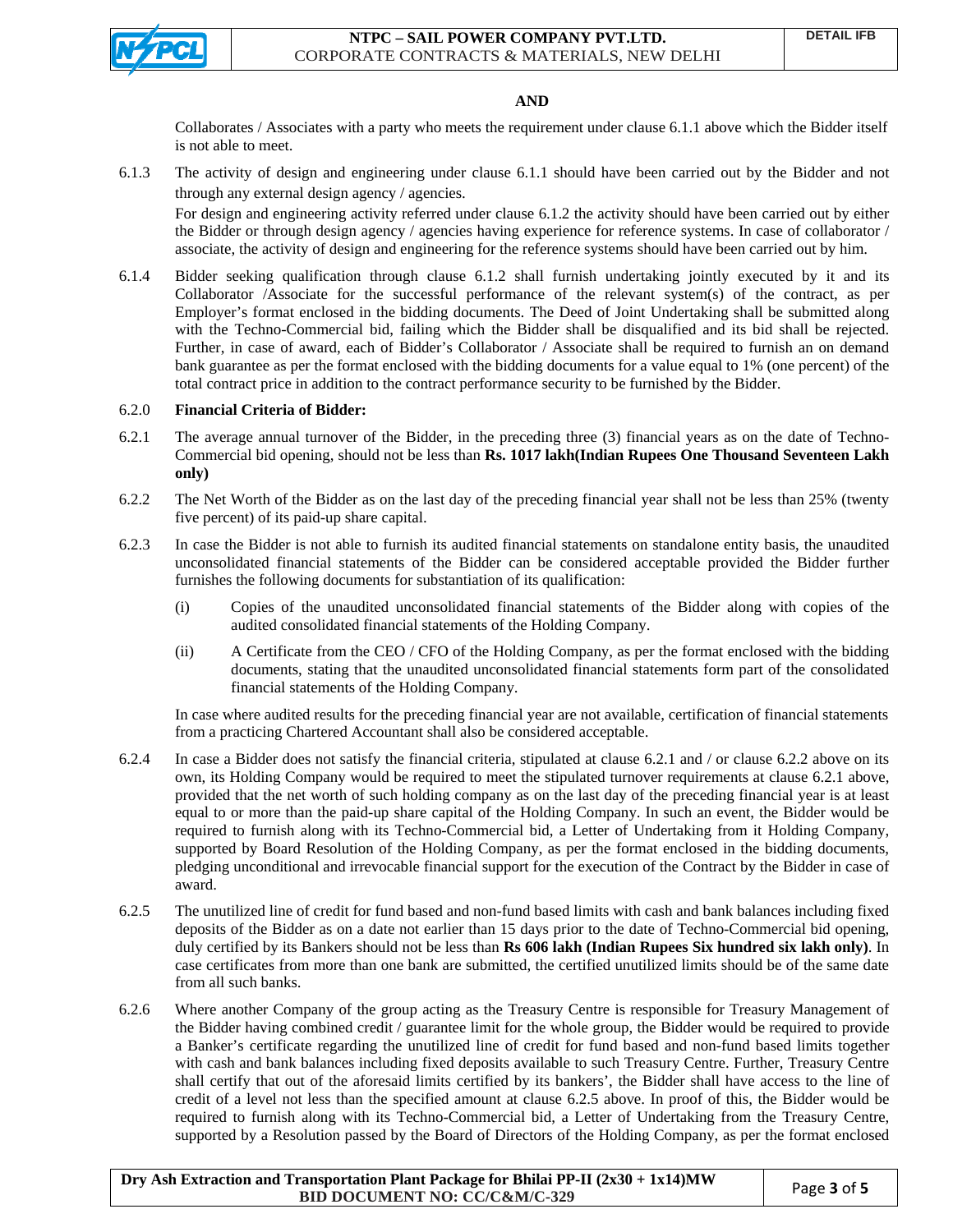

with the bidding documents, pledging unconditional and irrevocable financial support for the execution of the Contract by the Bidder in case of award.

6.2.7 In case the Bidder's unutilized line of credit for fund based and non-fund based limits specified at clause 6.2.5 above is not sufficient, a comfort letter from one of the bankers specified in the bidding documents unequivocally stating that in case the Bidder is awarded the contract, the Bank would enhance line of credit for fund based and non-fund based limits to a level not less than the specified amount at clause 6.2.5 above to the Bidder or to the Treasury Centre as the case may be, shall be acceptable.

## 6.3.0 **Financial Criteria of Collaborator(s) / Associate(s):**

- 6.3.1 For Bidder seeking qualification through clause no. 6.1.2 above, the average annual turnover of its Collaborator(s) / Associate(s) in the preceding three (3) financial years as on the date of Techno-Commercial bid opening should not be less than Rs. 629/- lakh (Indian Rupees Six hundred twenty nine lakh only) or in equivalent foreign currency.
- 6.3.2 The Net Worth of each Collaborator / Associate as on the last day of the preceding financial year should not be less than 25% (twenty five percent) of its paid-up share capital.
- 6.3.3 In case the Collaborator / Associate is not able to furnish its audited financial statements on standalone entity basis, the unaudited unconsolidated financial statements of the Collaborator / Associate can be considered acceptable provided the Collaborator / Associate further furnishes the following documents for substantiation of its qualification:
	- (i) Copies of the unaudited unconsolidated financial statements of the Collaborator / Associate along with copies of the audited consolidated financial statements of the Holding Company of Collaborator / Associate.
	- (ii) A Certificate from the CEO / CFO of the Holding Company, as per the format enclosed with the bidding documents, stating that the unaudited unconsolidated financial statements form part of the Consolidated financial statements of the Holding Company of Collaborator / Associate.

In case where audited results for the preceding financial year are not available, certification of financial statements from a practicing Chartered Accountant shall also be considered acceptable.

- 6.3.4 In case the Collaborator / Associate does not satisfy the financial criteria, stipulated at clause 6.3.1 and / or clause 6.3.2 above on its own, its Holding Company would be required to meet the stipulated turnover requirements at clause 6.3.1 above, provided that the net worth of such Holding Company as on the last day of the preceding financial year is at least equal to or more than the paid-up share capital of the Holding Company. In such an event, the Collaborator / Associate would be required to furnish along with Bidder's Techno-Commercial bid, a Letter of Undertaking from the Holding Company, supported by Board Resolution of the Holding Company, as per the format enclosed with the bidding documents, pledging unconditional and irrevocable financial support to the Collaborator / Associate to honour the terms and conditions of the Deed of Joint Undertaking in case of award of the contract to the Bidder with whom Collaborator / Associate is associated.
- 6.3.5 For Bidders seeking qualification through clause no. 6.1.2 above, the unutilized line of credit for fund based and non-fund based limits with cash and bank balances including fixed deposits of its Collaborator / Associate as on a date not earlier than 15 days prior to the date of Techno-Commercial bid opening, duly certified by the Collaborator / Associate Bankers, should not be less than **Rs. 174 lakh (Indian Rupees One hundred seventy four lakh only)** or in equivalent foreign currency.

 In case certificates from more than one banks are submitted, the certified unutilized limits should be of the same date from all such banks.

6.3.6 Where another Company of the group acting as the Treasury Centre is responsible for Treasury Management of the Collaborator / Associate having combined credit / guarantee limit for the whole group, the Collaborator / Associate would be required to provide a Banker's certificate regarding the unutilized line of credit for fund based and non-fund based limits together with cash and bank balances including fixed deposits available to such Treasury Centre. Further, Treasury Centre shall certify that out of the aforesaid limits certified by the bankers, the Collaborator / Associate shall have access to the line of credit of a level not less than the amount specified at clause 6.3.5 above. In proof of this, the Bidder would be required to furnish along with its Techno-Commercial bid, a Letter of Undertaking from the Treasury Centre, supported by a Resolution passed by the Board of Directors of the Collaborator / Associate's Holding Company, as per the format enclosed with the bidding documents, pledging unconditional and irrevocable financial support to the Collaborator / Associate to honour the terms and conditions of the Deed of Joint Undertaking in case of award of the contract to the Bidder with whom Collaborator / Associate is associated.

**Dry Ash Extraction and Transportation Plant Package for Bhilai PP-II (2x30 + 1x14)MW BID DOCUMENT NO:** CC/C&M/C-329